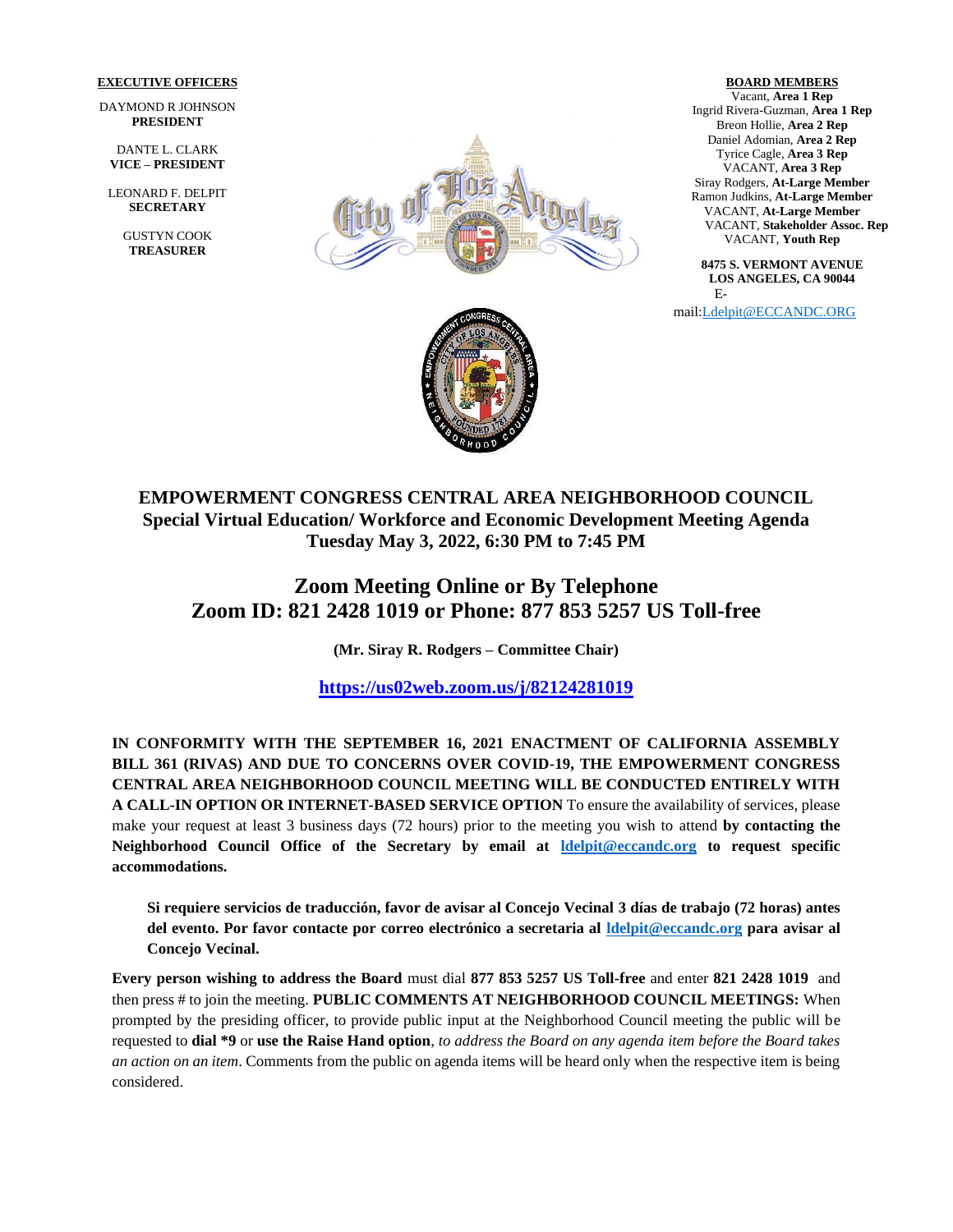Comments from the public on other matters not appearing on the agenda that are within the Board's jurisdiction will be heard during the General Public Comment period.Please note that under the Brown Act, *the Board is prevented from responding to or acting on a matter that you bring to its attention during the General Public Comment period; however, the issue raised by a member of the public may become the subject of a future Board meeting*. **Public comment is limited 2 minutes per speaker,** unless adjusted by the presiding officer of the Board.

#### **Notice to Paid Representatives -**

If you are compensated to monitor, attend, or speak at this meeting, City law may require you to register as a lobbyist and report your activity. See Los Angeles Municipal Code Section 48.01 et seq. More information is available at ethics.lacity.org/lobbying. For assistance, please contact the Ethics Commission at (213) 978-1960 or ethics.commission@lacity.org

**AB 361 Updates**: Public comment cannot be required to be submitted in advance of the meeting; only real-time public comment is required. If there are any broadcasting interruptions that prevent the public from observing or hearing the meeting, the meeting must be recessed or adjourned. If members of the public are unable to provide public comment or be heard due to issues within the Neighborhood Council's control, the meeting must be recessed or adjourned*.* **Any messaging or virtual background is in the control of the individual board member in their personal capacity and does not reflect any formal position of the Neighborhood Council or the City of Los Angeles**

The Neighborhood Council system enables meaningful civic participation for all Angelenos and serves as a voice for improving government responsiveness to local communities and their needs. We are an advisory body to the City of Los Angeles, comprised of stakeholder volunteers who are devoted to the mission of improving our communities.

**I. Call To Order & ROLL CALL:** This committee meeting of the Education/ Workforce and Economic Development has been called in an abundance of caution to satisfy the Ralph M. Brown Act. The Education/ Workforce and Economic Development are standing committees of the Empowerment Congress Central Area Neighborhood Development Council (ECCANDC) and are **advisory in nature to the board.** Any decisions made at this meeting **are not considered board actions** and shall go back only **as recommendations** to the ECCANDC board for a final vote at a regular or special board meeting.

### **II. Chair Report (Committee Chair)**

#### **III. Committee to Board Items (Committee Discussion)**

### a. NHC clean-up/ active recycle project

- b. Barbara Morrison and Project Harmony Honoring
- c. Motion to list city agency partners on ECCANDC website
- **d.** Private, public, charter, and non-profit centers and schools in jurisdiction

| IV.   | <b>School Gardens Initiative and Outreach Planning</b><br>(discussion of taskforce, affiliates, advocacy partners) |                                                                 | (Committee Discussion)           |
|-------|--------------------------------------------------------------------------------------------------------------------|-----------------------------------------------------------------|----------------------------------|
|       |                                                                                                                    |                                                                 |                                  |
| v.    | <b>Community Outreach/The Barron Review Presentation</b>                                                           |                                                                 | (Mr. Tirelle Barron)             |
|       | a <sub>1</sub>                                                                                                     | Social Media Consultation                                       |                                  |
|       | b.                                                                                                                 | Roles and Responsibilities of board members re. outreach plans  |                                  |
|       |                                                                                                                    | c. Fliers production in conjunction with CD8 re. NPG's (grants) |                                  |
| VI.   | <b>General Public Comments on Non-Agenda Items</b>                                                                 |                                                                 | (5 minutes per speaker)          |
| VII.  | <b>Reports and Announcements / Closing Remarks</b>                                                                 |                                                                 | (Committee)<br>(Committee Chair) |
| VIII. | <b>Adjournment</b>                                                                                                 |                                                                 |                                  |
|       |                                                                                                                    |                                                                 |                                  |
|       |                                                                                                                    |                                                                 |                                  |